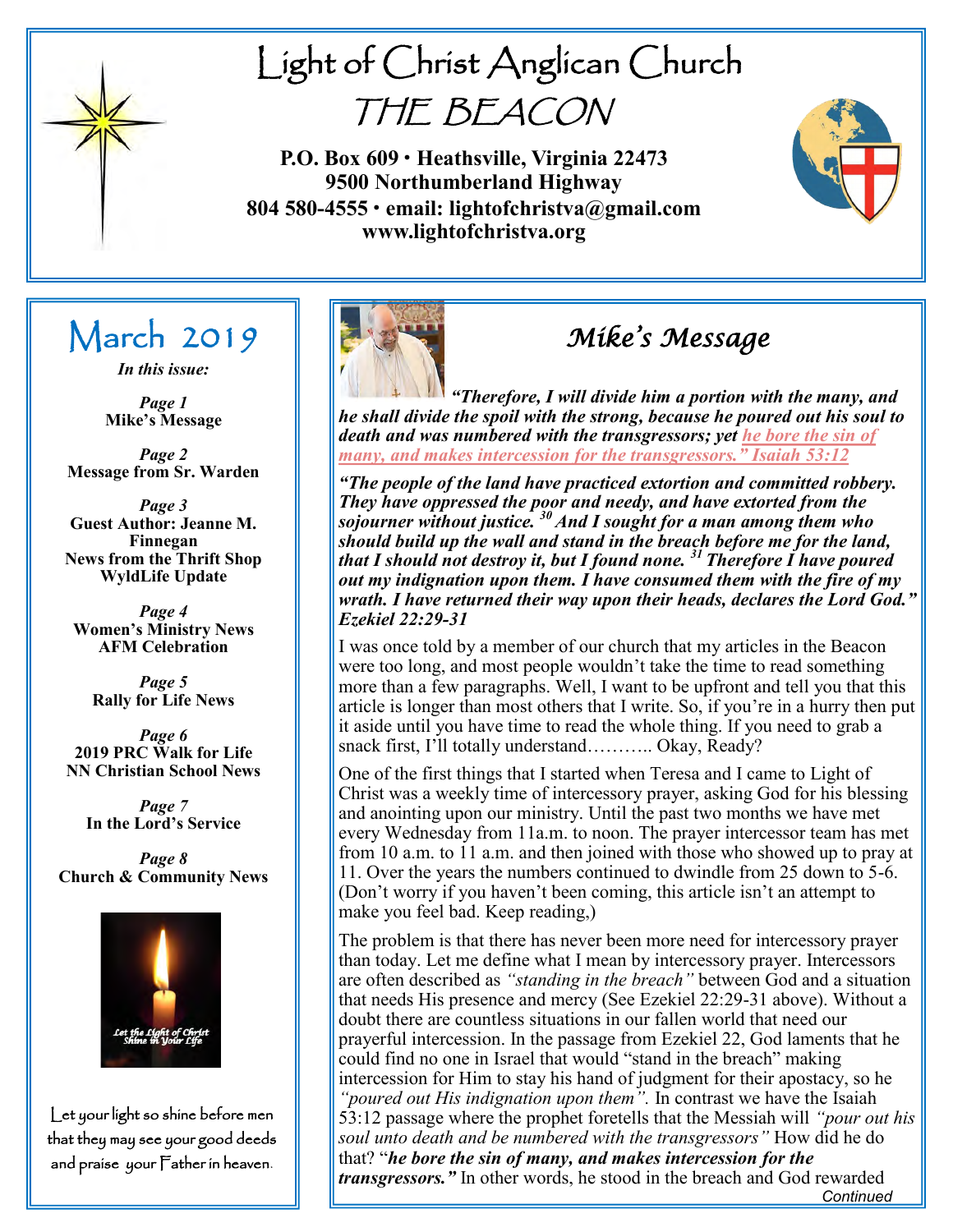him with the spoils of victory (us, those who follow Christ). Hebrews 7:25, *"Consequently, he is able to save to the uttermost those who draw near to God through him, since he always lives to make intercession for them"* Hebrews 7:25. Jesus continually makes intercession for us and we are to follow his example. Here are just a few scriptures that show us how we are to pray and why:

1 Timothy 2:1-2- *"First of all, then, I urge that supplications, prayers, intercessions, and thanksgivings be made for all people, <sup>2</sup> for kings and all who are in high positions, that we may lead a peaceful and quiet life, godly and dignified in every way."*

Matthew 18:19-20- *"Again I say to you, if two of you agree on earth about anything they ask, it will be done for them by my Father in heaven. <sup>20</sup>For where two or three are gathered in my name, there am I among them."*

2 Corinthians 1:11- *"You also must help us by prayer, so that many will give thanks on our behalf for the blessing granted us through the prayers of many."*

James 5:16- *" Therefore, confess your sins to one another and pray for one another, that you may be healed. The prayer of a righteous person has great power as it is working."*

Ephesians 6:18- *"praying at all times in the Spirit, with all prayer and supplication. To that end, keep alert with all perseverance, making supplication for all the saints,"*

Again, I want to be honest, even though I do pray a lot, there are many things that I don't yet understand about effective intercessory prayer. However, I can see and hear very well, and I can see that there are many among us who are very ill and can hear their prayers for God's mercy. We aren't seeing much relief, but we are seeing our friends and families declining and our state and country falling apart right before our eyes.

I don't believe that God means for us to simply sit back and mourn the systematic destruction of our world by our enemy, but He is challenging us to be those who will *"stand in the breach*" before him for healing, restoration of families and appealing to God for mercy in order for Him to bring revival instead of pouring out His judgement upon this nation. I am asking you to consider whether or not God is calling you to be an intercessor at this church. We are looking for those who feel called to come together for training on how to be an intercessor. Instead of meeting as intercessors and then anyone else who shows up we will meet as one group to study, praise and worship and then put into action an effective intercessory prayer team. We should be prepared to see God work in and through us for his

glory and the strengthening of our body. If you are interested, please contact me for more information. Let me leave you with a quote that I think says it all:

*"Our prayer must not be self-centered. It must arise not only because we feel our own need as a burden we must lay upon God, but also because we are so bound up in love for our fellow men that we feel their need as acutely as our own. To make intercession for men is the most powerful and practical way in which we can express our love for them" John Calvin*

Blessings! Mike

#### **Message from the Senior Warden, March, 2019**

Greetings from Ophelia and prayers for our Lord's grace, mercy and peace to be yours in abundance.

The Vestry meeting Minutes from this past Thursday, February 21, will be posted on the Parish Hall bulletin board and also sent by internet email (and USPS to those without electrons) to our congregation members. Following our mail-out of the January Minutes, we've received many positive and encouraging return emails (17 individual, email responses to date) and phone calls to continue this practice… accordingly, we will continue this practice in the future.

On behalf of the Vestry, administrative staff and clerics, let me express how most appreciative we are to all the individual volunteers involved in conducting our weekly, Sunday worship experience: Acolytes, Lesson Readers, Prayer Leaders, Eucharist Ministers, Ushers, Greeters, Altar Guild and Flowers, Nursery, Counters, Altar Rail Ministers, Vestry Person on Duty, Coffee Hour Hosts, Audio/Visual Technicians, Pianist, Choir, Adult Bible Study Leaders and our church Office Manager, who handles all the scheduling. Including the Clergy, there are at least 18 jobs for 30+ people. Please include them in your prayers of thanksgiving and offer them your message of support the next time you see them.

Doris Myers, Chair of the Women's Ministries, will hold a Women's Ministry Leadership meeting at the church on Wednesday, February 27, to explore the different aspects of our women's ministries and adapting them to the growing influx of potential new members and their children.

The Vestry looks forward to continued building of the Lord's kingdom and strengthening each of us in brotherly love. Please don't hesitate to contact us with your suggestions, comments and insights on our progress.

Paul W. Lassanske, Senior Warden [pwlassanske@gmail.com](mailto:pwlassanske@gmail.com) 804-436-7141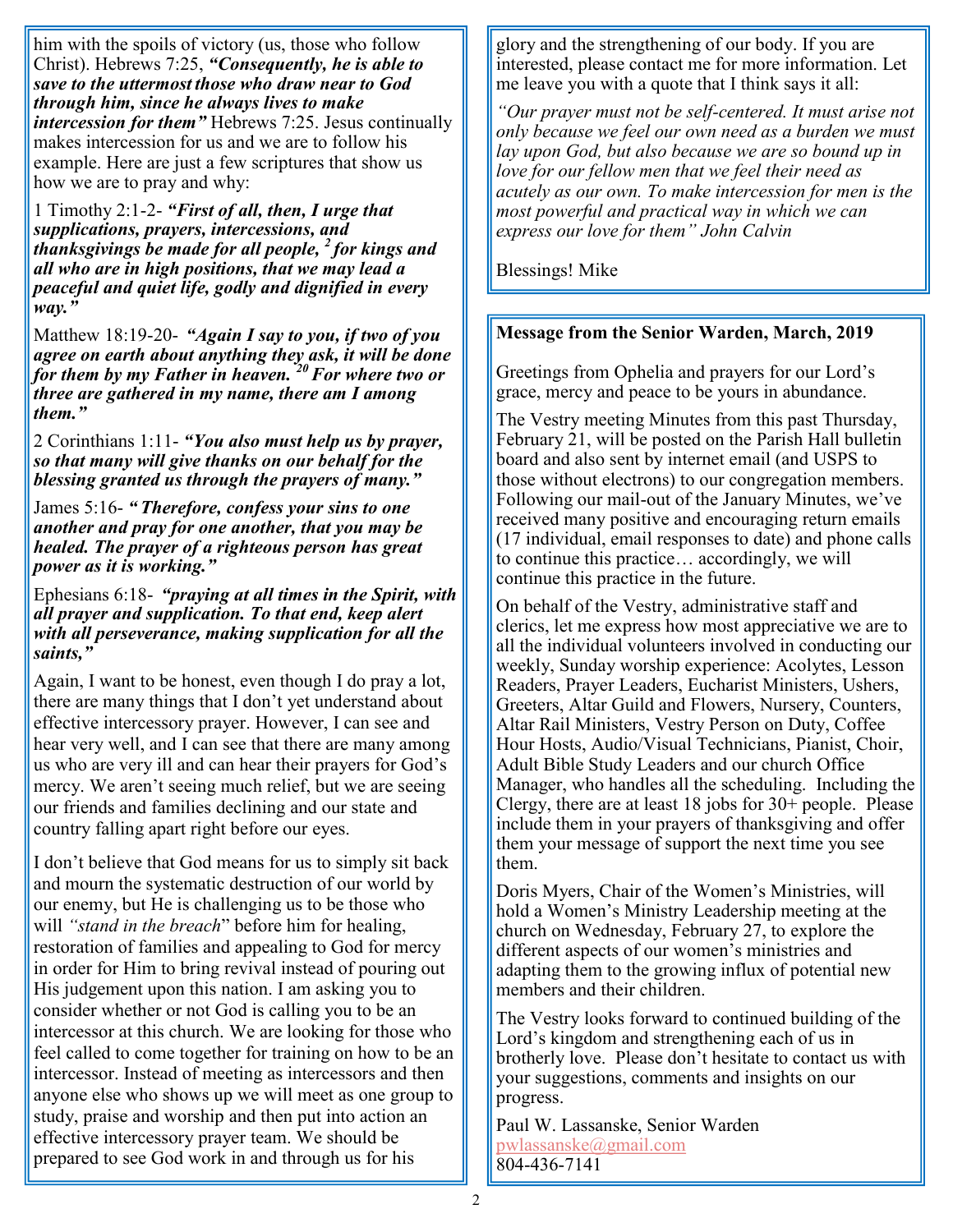## THE MIRACLE OF MUSIC

#### Sunday, March 3, 10:00 a.m. PRESENTED BY AUTHOR & DEMENTIA CARE CONSULTANT: **JEANNIE M. FINNEGAN**

Are you a caregiver for someone with dementia or a chronic or terminal illness? Are you in need of encouragement, inspiration, and strategies in your caregiving? Are you interested in learning about the healing powers of music and how God can use it in your life and in the lives of those you care for?

Jeannie Finnegan is an author, speaker, and Certified Dementia Practitioner working as a consultant primarily in Maryland, helping long-term care, memory care, and assisted living communities develop and implement personalized care for residents, including the use of music as a powerful therapeutic tool. She also teaches caregiver support seminars and trains professional caregivers.

Her new book, *The Miracle of Music - Stories of Hope, Understanding, and Inspiration*, presents an overview of music as seen throughout scripture, the "neuroscience behind the notes," and the therapeutic effects of music. Her book is filled with true stories of real people and amazing moments with music that will inspire you.

*Jeannie will be introducing her book and her work at the beginning of the service, and will be available after the service for discussion and book signing in the lobby.*



Our thrift shop is always in need of new merchandise as we like to have new items on display at all times. Right now we are

looking for donations of jewelry, gently used household goods and clothing. Please keep our little shop in mind when you are doing your spring cleaning. Thank you and bless you.

### **Greetings from WyldLife!!**



Since our last update, so much has happened in Northumberland WyldLife, it truly has been a whirlwind! In the fall, we took 18 students to the Great Wolf Lodge for WyldLife Weekend, our biggest camp trip yet! We have seen so much growth thanks to this trip! We have increased the number of kids we reach, the number of parents who are invested and advocates for our ministry, and have seen so many kids grow closer to Jesus.

To finish out the year, we hosted a WyldLife Christmas party for all of our families to attend and it was an incredible night of fellowship and seeing the faithfulness of God up close and personal. A year ago, we were trying everything to get this ministry started, and now we have a thriving monthly club, weekly campaigners, and are consistently meeting new kids. In the past six months, we have had over 30 students attend a WyldLife event. That may not seem like a lot, but at a school as small as ours it is actually over 10% of the school population! Each week we have new kids coming as the word about WyldLife spreads and these kids are getting to hear about a God who loves them and wants to know them. Thank you for your faithful support of our ministry and being a part of bringing life and hope to our community. We are so blessed to have you on our team!

Laura Raciborski



**Men and Women Volunteers Needed Please call Suzy Norman for more information - 436-6364.**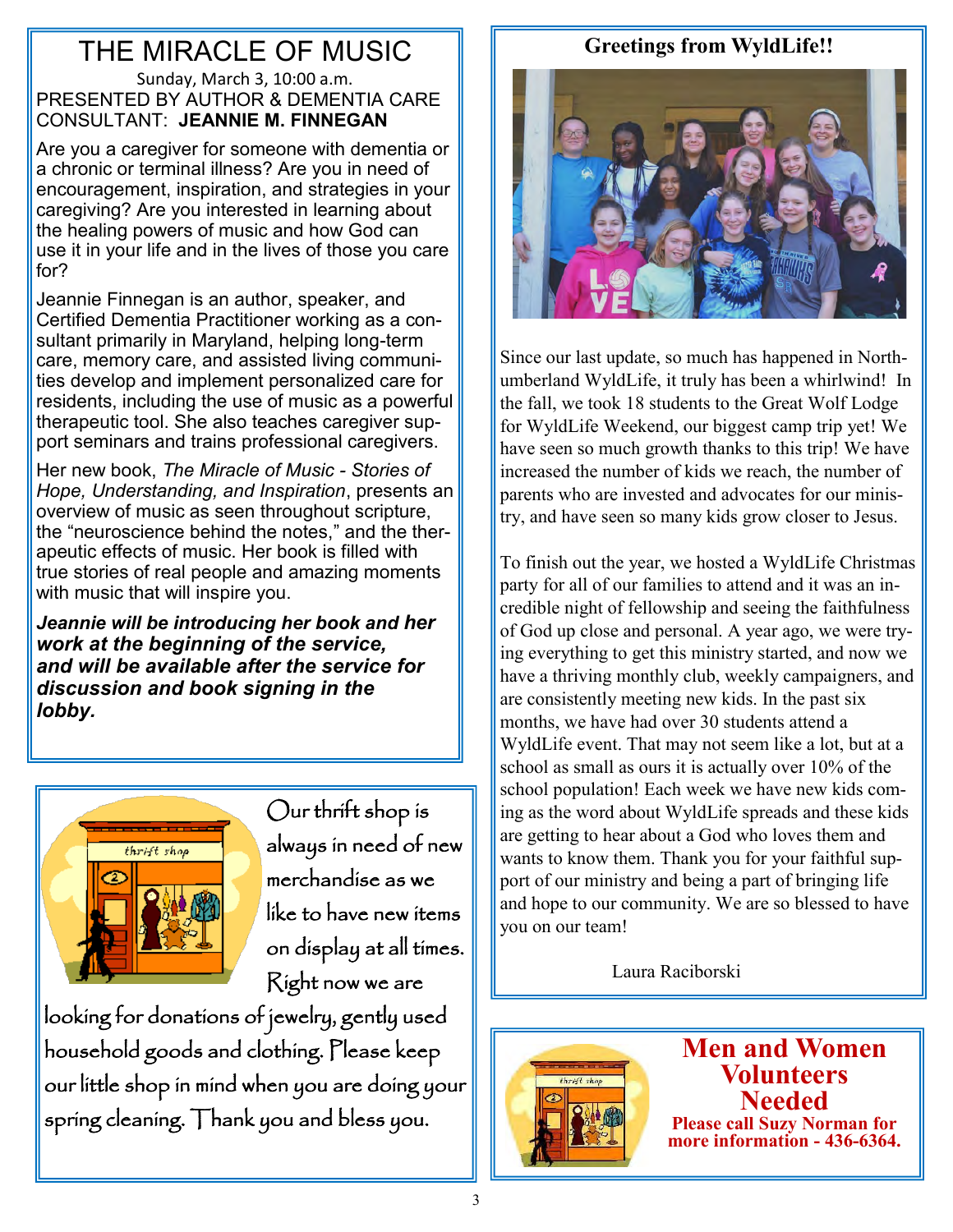Dear Light of Christ Family:

 Thank you so much for your prayers, cards, and delivery of dinners. The Lord has surely blessed me with His healing and with my wonderful church family. I believe I am fully recovered from my "episode" and ready to get on with life.

With love and blessings, Suzy

To Our Dear Church Family,

 We are so grateful for the outpouring of love and support expressed in so many ways at the passing of our mother. I will cherish these memories forever.

Phyllis and Bill Tracey

My Dear LOC Family

" My cup runneth over"….

And I find no words to express my gratitude for the transcendent love you lavished on me as we celebrated my 90<sup>th</sup> birthday. Your cards, your encouraging words, your hugs, your smiles….you all are to me another gift from the Lord. What a Joy it is to have such a lifeline.

May God continue to bless you and keep you safe under His Wings.

In His unfailing Love, *Lydia*

To My Dear LoC Family,

Thank you for all your wonderful prayers and wellwishes. Special thanks to my "angels on earth", Suzy, Donna, Teresa and Priscilla for covering for me. Thanks to Paul and Peggy Lassanske for the reading materials and delicious homemade chicken soup. Your continued support means a great deal to me. God has not only blessed me with his healing, but with an amazing group of friends.

Joyce

### **Scheduling of Meeting Space/Time**

Please let Joyce know when you plan to have a meeting at the church and where you want to have that meeting. The dry erase wall calendar in the church office is updated and you can check the times available. Joyce will coordinate this. We most likely will not have a problem finding space to meet, but it will be very helpful to know who is coming and what to expect!

#### Dear Ladies,

We had our Epiphany gathering on Thursday, January 10, led by our Deacon, Mary Swann. Many ladies shared how Epiphany had been celebrated during their childhood, and this was very interesting, bringing back many good memories. There were twenty-three ladies in attendance, including visitors.

The film, "The Fourth Wise Man" was shown. This was the gripping story of one man's unstoppable search for the true meaning of life. It was a fictional story set in Biblical times, told in gently comic terms. It concerns a Magi who studies the prophecies and witnesses a sign in the heavens that he hopes will lead him and his faithful servant to the Messiah. After the film, Mary led the group in a great discussion.

Every year at this time, as we think of giving gifts, as the wise men did. Our group brought baby gifts, and contributed \$150 to the Pregnancy Resource Center of Metro Richmond. PRC is very appreciative of our generosity and support of their mission. Thanks to all of you for your faithfulness to this cause.

The leadership team is now working on plans for our Lenten fellowship, our August Retreat, and other activities. We are always happy to hear from you, please let us know if you have any ideas or suggestions for future events or activities. Enjoy the rest of whatever winter brings to us, Spring is on its way! Hope to see you at our next gathering!

**Doris** 



**Come One - Come All**

Celebrate the 25th Anniversary of Anglican Frontier Missions founded by the Rev. "Tad" de Bordenave. The Most Rev. Dr. Foley Beach will be attending.

**When:** March 23, 2019 **Time:** Service begins at 10:30 a.m. followed by luncheon at noon. **Transportation:** Charter bus with facilities **Meeting Place:** Church parking lot **Departure:** 8:00 a.m. **Return:** By 4:00 p.m. **Cost:** Non-refundable \$30.00 per person **Sign-up List:** Parish Hall **Questions:** Barbara Seed Constance McDearmon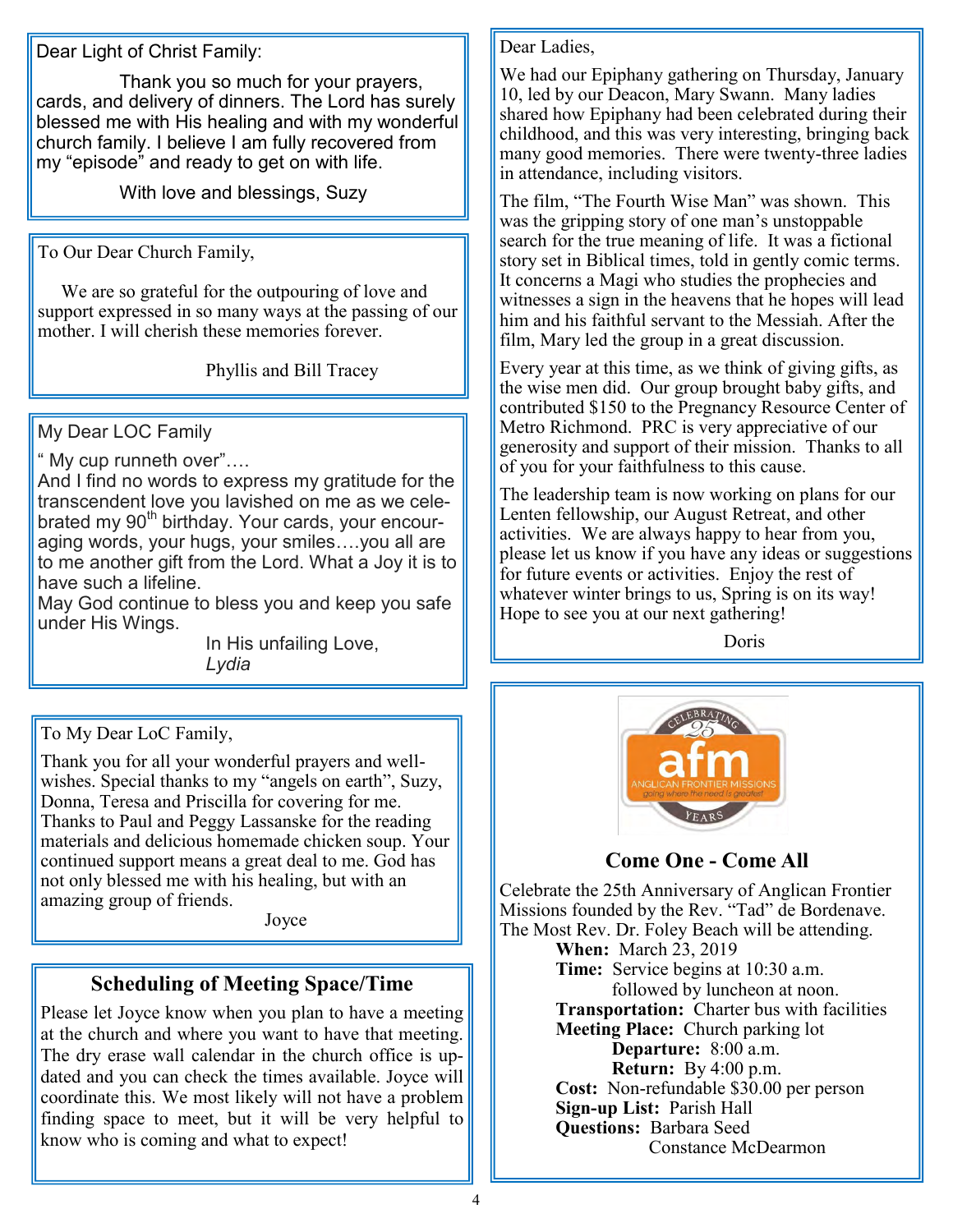

#### **Blessing or Curse, Life or Death…Choose LIFE!**

On February  $7<sup>th</sup>$ , a few of us from Light of Christ as well as friends from Fairport Baptist jumped on the opportunity to rally for life on the steps of the capitol in Richmond. Only days before, following New York Governor Cuomo's infamous lead, Governor Northam, a pediatrician, explained to an interviewer how a viable child might be allowed to die after delivery. How could we not show up and stand up against the agenda of those who not only push for the legalization of abortion of even full term babies, but now justify infanticide?

And so we joined with about 1000 others, women, children and men carrying pro-life slogans and Bible verses and listened intently, as politicians and speakers from numerous organizations informed and encouraged us in standing for the most vulnerable who have no voice, but deserve the same rights as we.

We heard from women who had had abortions and now regretted them

[\(www.silentnomoreawarenesscampaign.org,\)](http://www.silentnomoreawarenesscampaign.org) from former abortion clinic employees now involved with *And Then There Were None* ([www.abortionworker.com.](http://www.abortionworker.com)  Terry Beatley, author of "What If We've Been Wrong", spoke about her personal interview with and challenge from one of the founders of NARAL. Bernard N. Nathanson was an American medical doctor and cofounder in 1969 of the National Association for the Repeal of Abortion Laws — NARAL — later renamed National Abortion Rights Action League. Its goal was to remove the cultural stigma on abortion, eliminate all meaningful legal restraints on it, and make it as widely available as possible across the nation and, indeed, the globe. We now know that most of NARAL's goals have been reached. Later in his life, Dr. Nathanson recanted, repented and converted to Catholicism. He charged Terry to tell his story to the world. We heard from prolife delegates and a senator who reminded us that the legislation introduced by Delegate Tran (D-Fairfax) to allow full term abortions in Virginia and the ERA amendment ratification that would be a huge blow to pro-life legislation, were only defeated by 1 vote! They encouraged all pro-life voters to show up and vote

according to their values. The Rev. Dean Nelson, Vice Chairman of the Frederick Douglass Foundation reminded attendees that racism,

abortion and population control all spring from the same evil root. He quoted Frederick Douglass, *"I shall feel myself discharging the duty of a true patriot; for he is a lover of his country who rebukes and does not excuse its sins. It is righteousness that exalteth a nation while sin is a reproach to any people."*

My hope is that you, too, will put on the full armor of Christ, pray for the fullness and boldness of the Holy Spirit and engage in the spiritual battle raging around us! And, having done all to stand, STAND Firm! (Ephesians 6:13) That means becoming aware, involved, outspoken, supportive with your gifts and talents, and demonstrating love even when it hurts. It is by demonstrating the Grace of God to a hurting world that hearts and minds will be changed, so we must speak the Truth in Love and show continuing concern and care for mothers, children and fathers.

At the National Prayer Breakfast in 1994, Mother Teresa said: " I feel that the greatest destroyer of peace today is abortion." Her antidote was and still is:

*It is not enough for us to say: "I love God," but I also have to love my neighbor. St. John says that you are a liar if you say you love God and you don't love your neighbor. How can you love God whom you do not see, if you do not love your neighbor whom you see, whom you touch, with whom you live? And so it is very important for us to realize that love, to be true, has to hurt. I must be willing to give whatever it takes not to harm other people and, in fact, to do good to them. This requires that I be willing to give until it hurts. Otherwise, there is not true love in me and I bring injustice, not peace, to those around me. It hurt Jesus to love us. We have been created in His image for greater things, to love and to be loved. We must "put on Christ" as Scripture tells us. And so, we have been created to love as He loves us.*

Let this prayer, from Anglicans for Life, be yours:

#### *Lord God,*

*Thank you for creating human life in your image. Thank you for my life and the lives of those I love. Thank you for teaching us through scripture the value you place on life. Help me to uphold the sacredness of life in my church and community. Give me the strength to stand up to those forces that seek to destroy the lives of those most vulnerable, the unborn, the infirm, and the elderly. Today, I commit myself never to be silent, never to be passive, never to be forgetful of respecting life. I commit myself to protecting and defending the sacredness of life according to your will, through Christ our Lord. Amen*

*PRAY for those who do not share a pro-life perspective, for those considering abortion, and for those who are involved in the abortion industry, our nation, our leaders - that God will open eyes, work in hearts, renew minds, and destroy strongholds. Pray for a great awakening to the sanctity of human life and the dignity of every human being from the womb to the tomb. Pray that the light of Christ will shine brightly through His people in midst of progressive darkness. Lord, help us to be lightning Bolts rather than lightning bugs!*

Anglicans for Life Director, Deacon Georgette Fournay's essay [https://anglicansforlife.org/2019/01/28/new](https://anglicansforlife.org/2019/01/28/new-york-reproductive-health-act-we-must-not-be-speechless/)-york-reproductivehealth-act-we-must-not-be-[speechless/](https://anglicansforlife.org/2019/01/28/new-york-reproductive-health-act-we-must-not-be-speechless/) 

**March for Life in Richmond – Wednesday, April 3.** Contact Jeanne if interested. 804 453-6138 Continued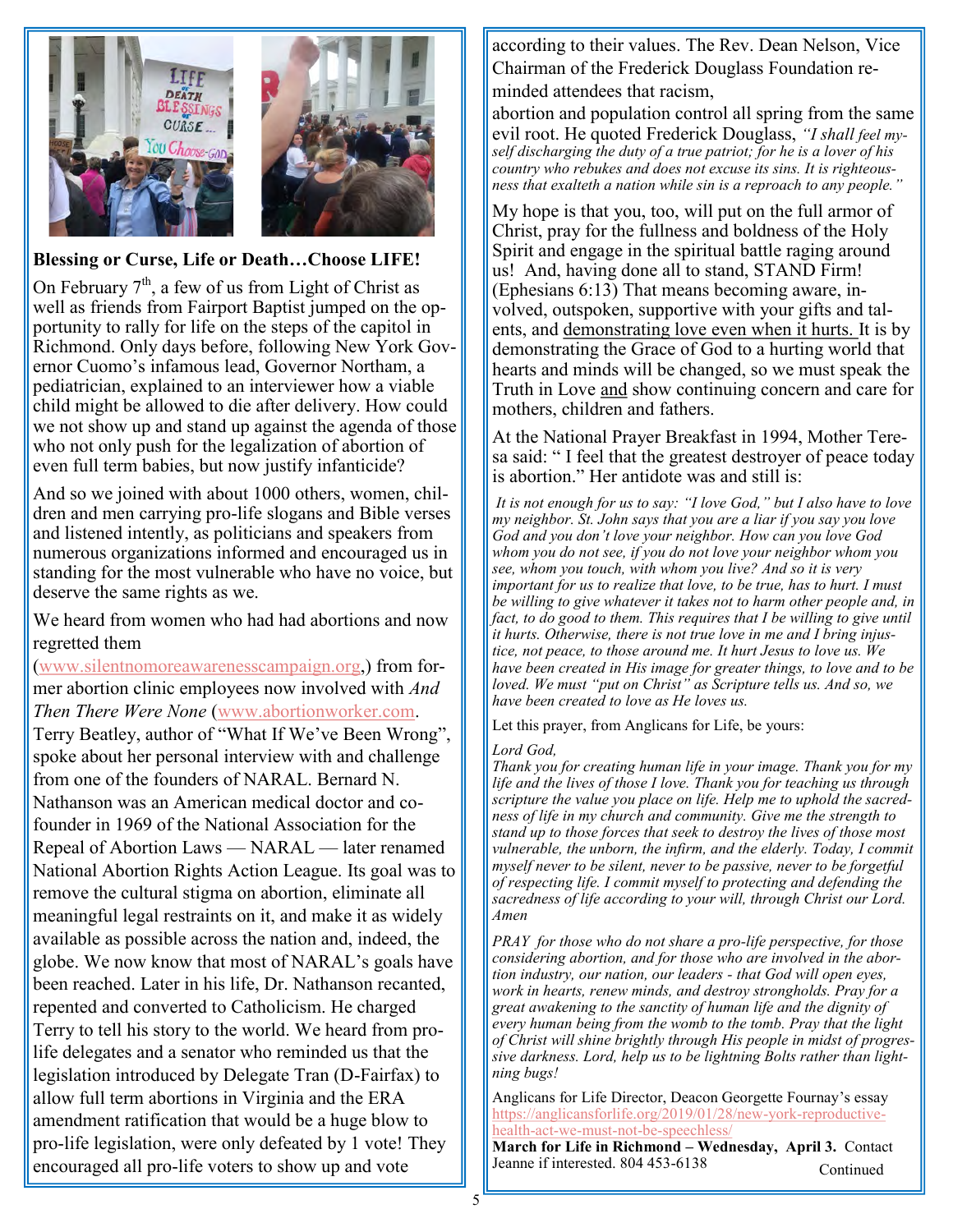#### **2019 PRC Walk for Life, Saturday, May 4.**

See the movie, **"Unplanned."** The true story of a Planned Parenthood director who had a change of heart and mind. To be released in March. Trailers are on www.youtube.com

<https://www.friendsofprcrichmond.org>(Pregnancy Resource Center) – this site has lots of wonderful information about their work and how you can help!

<https://www.hosea4you.org/>Terry Beatley 's site where you can buy her book "What If We've Been Wrong" that will equip you with information about the history, goals and deceptions of NA-RAL/Planned Parenthood and ways help restore America to a lifewelcoming culture.

Being at this rally made me think of Hebrews 12:1 …"*since we are surrounded by such a great cloud of witnesses, let us throw off everything that hinders and the sin that so easily entangles. And let us run with perseverance the race marked* 

Jeanne Hickey

#### **Reminders** –

The Miracle of Music - Jeannie Finnegan at LOC on Sunday, March 3 –and at the Reedville Fishermen's Museum Lecture Series, Monday, March 4, 7 pm, Festival Halle Read our wonderful webpage regularly! [www.lightofchristva.org](http://www.lightofchristva.org)

#### **Northern Neck Christian School (NNKCS) Update** March 2019

Thank you for the overwhelming support for Northern Neck Christian School that many of you have shown since the December 9 meeting. Our Launch Team has been so encouraged by your specific offers of help. Copies of the slides from the meeting are available at the church to any who are interested. In particular, here are the areas where you can help:

Pray or pray and fast

- Sponsor a student
- Support our Summer Internship Program
- Provide books for the library
- Volunteer/mentor in the classroom
- Provide school supplies

Ask yourself: What part can I play? What gifts can I share? Starting a new school is a huge step of faith, and we trust that God will provide all that is needed for what He is calling us to do. God has already provided generously towards our fund-raising goal for 2019 of \$150,000. An anonymous donor has graciously given \$50,000, and we have had other pledges and contributions totaling an additional \$15,000. Would you please pray for more individuals to give and consider whether God is calling you to give? We are particularly excited to offer a Summer Internship Program for 2019. We are planning to invite a college student to come to Heathsville this summer to help with the school and the outreach activities of the church as we continue to grow our relationship with the community. The specifics of the program are as follows.

#### **Summer Internship Program**

Objectives:

- To provide a trained resource to aid in the development of NNKCS and its teachers
- To develop a pipeline for trained teachers to work full-time at NNKCS upon graduation

To more fully equip future teachers for vocational calling Requirements for Interns:

- Interns must be young adults who have completed two years of college study, have interest in teaching at a Classical Christian school, and have a desire to minister in a rural area.
- Interns are to engage fully with the School Launch Team in the work of starting the school.
- Interns are to develop, lead and/or participate in the ongoing outreach programs of the church/school throughout their internship.
- Interns are encouraged to develop and multiply leaders that will continue their work once the internship is complete.
- Interns are to specifically develop training for local teachers in Classical Pedagogy with the help of School Launch Team members.
- Interns must be available from mid-May through early August.
- Interns must provide their own transportation.

Interns must submit to a background check.

Responsibilities of School Launch Team:

- We will provide a job description and regular oversight/ mentorship of the intern.
- We will pay \$3000 to the intern, in two installments.
- We will provide lodging/host home for the intern.
- We will reimburse the intern for all ministry-related expenses, including mileage.
- We will provide two evaluations, mid-summer and final, to encourage and support the intern.
- We will invite the intern to return in the summer of 2020 based on the final evaluation.

We continued to be overwhelmed by God's grace to us in starting a new God-centered school in this area. Thank you for your continued prayers, support, and encouragement



 $\frac{1}{2}$   $\frac{1}{2}$  It is time to begin signing up for coffee hour once again. There are new lists on  $\eta$ OU $\gamma$  the table in the parish hall for the next couple of months, and you are encouraged to take a moment and sign up for an upcoming Sunday fellowship.

 Coffee hour plays an important role in our fellowship as a family of God, and hopefully the next couple months can be filled with willing volunteers to provide a table of simple fare to enjoy over coffee and conversation. The coffee is usually made, but if not, there are easy instructions on the inside door where the coffee is kept.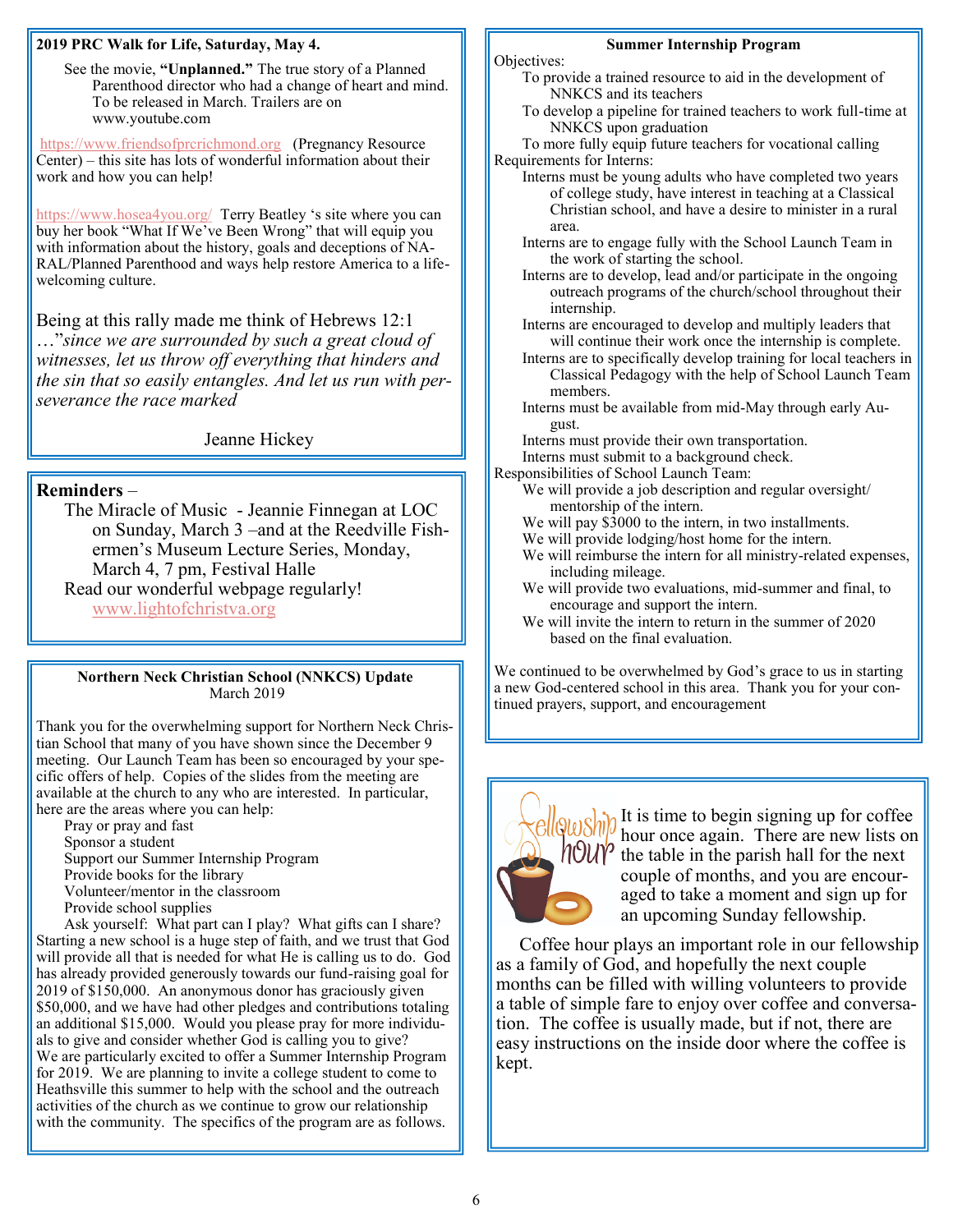### **IN THE LORD'S SERVICE**

#### **Acolytes**

| Mar 3  | Marie Carstensen           |
|--------|----------------------------|
| Mar 6  | Ed Feddeman                |
| Mar 10 | Hannah Hamlett             |
| Mar 17 | David Gwaltney             |
| Mar 24 | <b>Constance McDearmon</b> |
| Mar 31 | <b>Bart Morrison</b>       |
|        |                            |

#### **Lesson Readers**

| Mar    | - 3 | Julie Pritchard (L)     |
|--------|-----|-------------------------|
|        |     | Ernie Proctor (P)       |
| Mar 10 |     | Constance McDearmon (L) |
|        |     | Bart Morrison (P)       |
| Mar 17 |     | Dick Seed (L)           |
|        |     | Barbara Seed (P)        |
| Mar 24 |     | Bill Tracey (L)         |
|        |     | Susan Read (P)          |
| Mar 31 |     | Sandi Ward (L)          |
|        |     | Howard York (P)         |
|        |     |                         |

#### **Eucharist Ministers**

| Mar    | -3 | Tony Blackstone, Suzy Norman           |
|--------|----|----------------------------------------|
| Mar    | 6  | <b>Priscilla and Harrison Williams</b> |
| Mar 10 |    | Frank McCarthy, Lucy Logan             |
| Mar 17 |    | Bart Morrison, Constance McDearmon     |
| Mar 24 |    | <b>Priscilla and Harrison Williams</b> |
| Mar 31 |    | Tony Blackstone, Lucy Logan            |

#### **Ushers**

Mar 3 Courtney and Doug Ludeman Mar 6 Herb and Pam Smith Mar 10 Tom and Alison Kimmitt Mar 17 George Beckett, Ed Feddeman<br>Mar 24 Fd Feddeman Bill Tracey Mar 24 Ed Feddeman, Bill Tracey David Gwaltney, Jim Logan Apr 7 Bill and Charlaine Andrulot

## **Greeters**<br>Mar 3

Mar 3 Lynn and Howard York<br>Mar 10 Bonnie Odend'Hal. Juli Bonnie Odend'Hal, Julie Pritchard Mar 17 Lynn and Howard York<br>Mar 24 Marie Carstensen. Peg Mar 24 Marie Carstensen, Peggy Lassanske<br>Mar 31 Ed Feddeman, Julie Pritchard Mar 31 Ed Feddeman, Julie Pritchard<br>Apr 7 Cindy and Dave Peresluha Cindy and Dave Peresluha

#### **Altar Guild**

March Lucy Logan, Suzy Norman

#### **Nursery**

| Mar               | - 3 | Julie Pritchard, Saunee Hamlett  |
|-------------------|-----|----------------------------------|
| Mar 10            |     | Alison Kimmitt, Doris Myers      |
| Mar 17            |     | Jeanette Cralle, Julie Pritchard |
| Mar 24            |     | Saunee Hamlett, Jeanette Cralle  |
| Mar <sub>31</sub> |     | Alison Kimmitt, Doris Myers      |

#### **Counters**

March Betty Dillingham, Laura Woodard

#### **Coffee Hour**

| Mar <sub>3</sub> | Marie Carstensen, Pam Smith        |
|------------------|------------------------------------|
| Mar 10           | <b>Bill and Charlaine Andrulot</b> |

#### **We need volunteers for 2019. Please continue to sign up in the parish hall or call/email Joyce.**

#### **Altar Rail Ministers**

- Mar 3 Ernie Proctor, Constance McDearmon
- Mar 10 George Beckett, Marion Mitchell
- Mar 17 Sam and Gayle Marston<br>Mar 24 Jim Conlev. Agnes Burke
- Jim Conley, Agnes Burke
- Mar 31 Ernie Proctor, Donna Soule

#### **Vestry Person on Duty**

- Mar 3<sup>F</sup> Paul Lassanske<br>Mar 6F Barbara Seed
- Mar 6 Barbara Seed<br>Mar 10 Randy Smith
- Mar 10 Randy Smith<br>Mar 17 Alison Kimmi
- Mar 17 Alison Kimmitt<br>Mar 24 David Peresluh
- David Peresluha
- Mar 31 Ernie Proctor

### Happy February Birthdays!

| Mar    | 3    | <b>Tiffany Elmore</b>             |
|--------|------|-----------------------------------|
| Mar    | 5    | <b>Marie Carstensen</b>           |
| Mar    | 6    | <b>Tom Price</b>                  |
| Mar    | 8    | Gail Feddeman                     |
| Mar    | - 9  | <b>Ruth Franck</b>                |
| Mar    | 12   | Len Novak                         |
| Mar    | - 18 | Suzy Norman                       |
| Mar 21 |      | Walt TeStrake, Joy Gwaltney       |
| Mar 23 |      | Gayle Marston                     |
| Mar 25 |      | David Peresluha                   |
| Mar 26 |      | Janet Eichacker, Wendy Smith      |
| Mar    | - 27 | <b>Vincent Haynie</b>             |
| Mar    | 30   | Morris Dillingham, Sandi Woodford |

### Happy February Anniversaries!

| Mar    | Donna and Craig Soule           |
|--------|---------------------------------|
| Mar 31 | Melinda Floom and Fred Wimberly |

*O God, our times are in your hand: Look with favor, we pray, on your servants named above, as they begin another year. Grant that they may grow in wisdom and grace, and strengthen their trust in your goodness all the days of their lives; through Jesus Christ our Lord. Amen.*